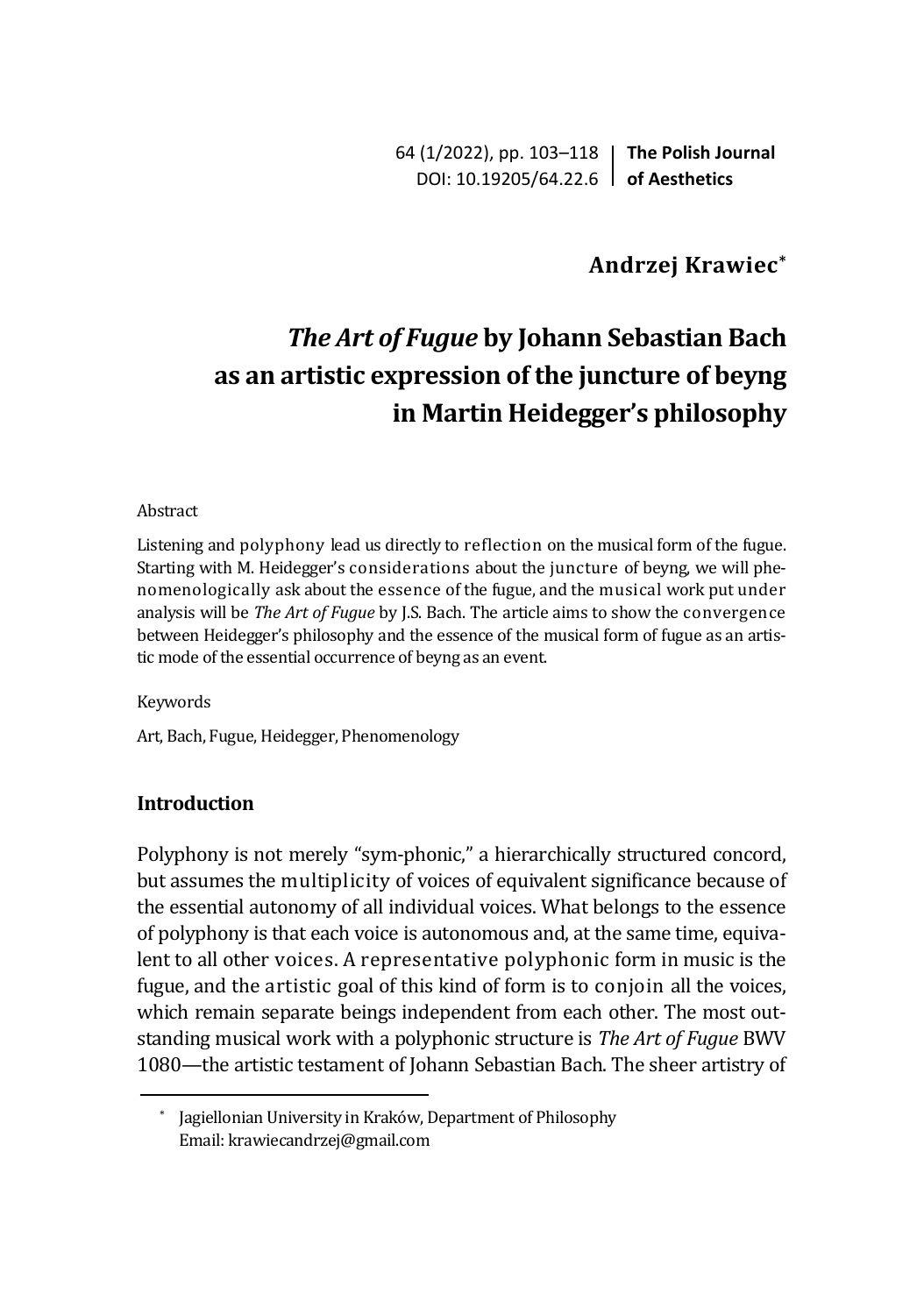this masterpiece and the composer's excellence in using the contrapuntal technique may already arouse admiration. However, apart from the exquisite musical beauty, the essence of the fugue itself as the coherent multiplicity of independent voices revealed through the work appears to be a lot more significant. Consequently, the analysis of *The Art of Fugue* by J. S. Bach highlights what is essential for this particular work and every fugue.

\_\_\_\_\_\_\_\_\_\_\_\_\_\_\_\_\_\_\_\_\_\_\_\_\_\_\_\_\_\_\_\_\_\_\_\_\_\_\_\_\_\_\_\_\_\_\_\_\_\_\_\_\_\_\_\_\_\_\_\_\_\_\_\_\_\_\_\_\_\_\_\_\_\_\_\_\_\_\_\_\_\_\_\_\_\_\_\_\_\_\_\_\_\_\_\_\_\_

The art of music makes us especially sensitive to the phenomenon of listening. In particular, while listening to instrumental music, we are faced with the rather demanding task of understanding the musical sense of specific works and their performances (see Clarke 2002). Besides, listening to *The Art of Fugue* requires the knowledge of musical rhetorical figures typical of the Baroque, although relating them to J. S. Bach's works should be nuanced and delicate (see Demeyere 2013, 17-51). We should also mention that *The Art of Fugue* scores do not specify the instruments which should be used for its musical realization. Such open scores make a wide variety of performances possible, which—being all equally allowed by the composer—do not compete with each other in respect of the combination of sonoristic qualities. It should be added that every individual performance of *The Art of Fugue* may also differ regarding the realization of articulation, dynamic, and agogic elements, which might result from the idiomatic character of instruments and specific possibilities of sound emission and control depending on particular instruments. It should also be noted that the lack of an instrumentation specification also allows vocal performance, and the best example here is the arrangement of the last and unfinished *Contrapunctus* in *The Art of Fugue* by Carl Philipp Emanuel Bach. For our analysis and reflections, we have chosen a CD recording of *The Art of Fugue,* published in 2002 by a world-famous British ensemble 'Fretwork' for Harmonia Mundi (catalog number HMU 907296). The homogeneous sound of *violas da gamba,* together with every voice being treated individually, make this interpretation explicitly disclose the essence of the form of the fugue as a conjoined polyphony, where counterpoint—here understood as the method of composing—lets each voice be itself (*Seiendes*) as they appear in coherence with the whole compositional structure of the work, i.e., its Being (*Sein*).

The analysis of the essence of the fugue will be made from the perspective of Martin Heidegger's philosophy and his thinking about art, mainly from the perspective of his work *The Origin of the Work of Art* and *Contributions to Philosophy (Of the Event)*, where we find his reflections on the juncture of beyng (*Fuge des Seyns*) and the conjuncture of the truth of beyng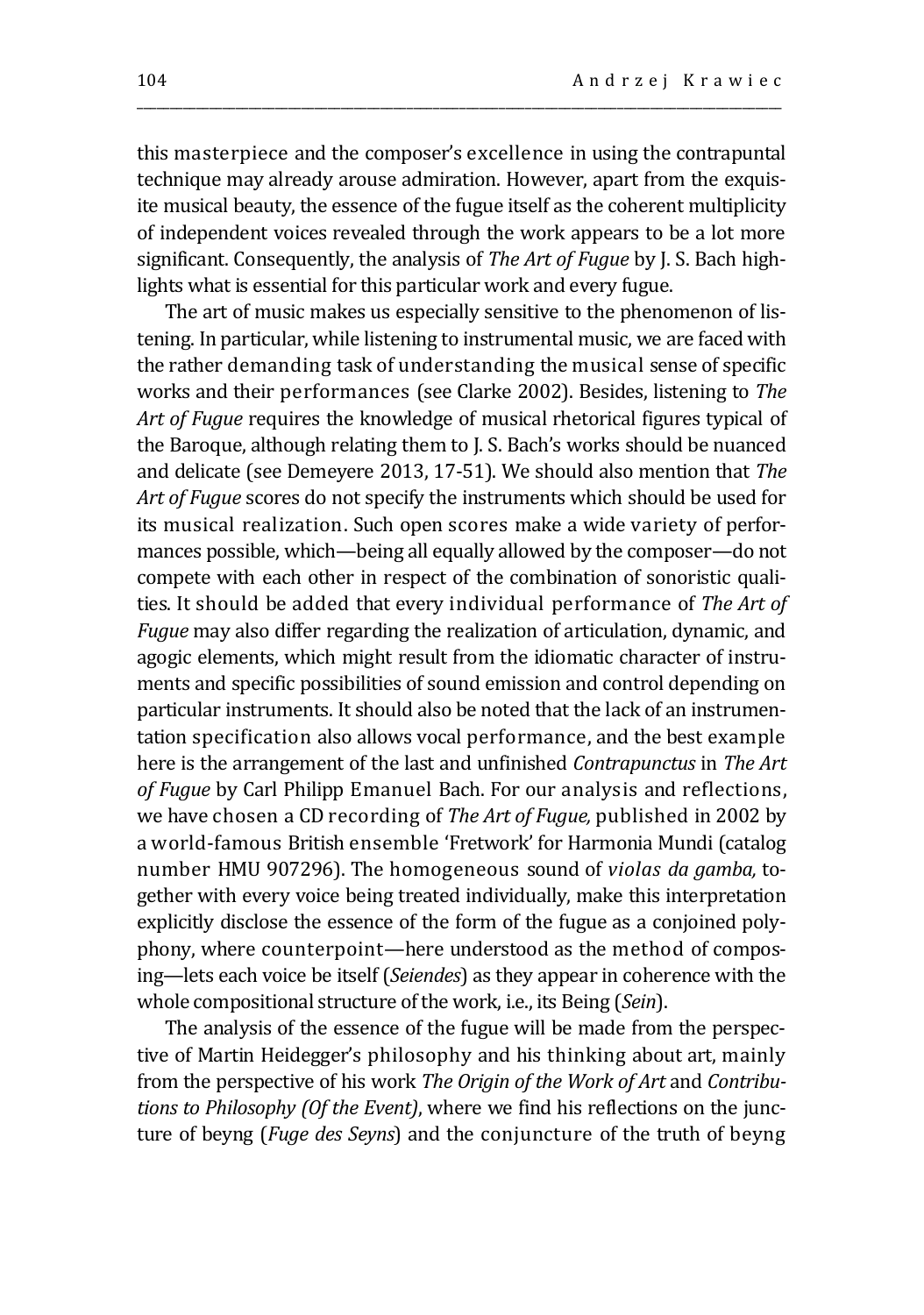(*Fuge der Wahrheit des Seyns*).<sup>1</sup> Further, this perspective will be extended by the thought of Jean-Luc Marion together with, crucial for his phenomenology, the category of givenness and the so-called "last principle." We will also turn our attention to Michel Henry's phenomenology of art and the revealing of the invisible dimension of life.

\_\_\_\_\_\_\_\_\_\_\_\_\_\_\_\_\_\_\_\_\_\_\_\_\_\_\_\_\_\_\_\_\_\_\_\_\_\_\_\_\_\_\_\_\_\_\_\_\_\_\_\_\_\_\_\_\_\_\_\_\_\_\_\_\_\_\_\_\_\_\_\_\_\_\_\_\_\_\_\_\_\_\_\_\_\_\_\_\_\_\_\_\_\_\_\_\_\_

These initial philosophical reflections will then be transferred to the area of music and the fugue form. Following Georges Didi-Huberman's path in the field of painting (see Didi-Huberman 2005, 11-52), in *The Art of Fugue*, we will analyze what is audible and the essence of audibility itself and the way it appears in a musical work.<sup>2</sup> The analysis of the dimension of audibility will lead us to the essence of the fugue as the event (*Ereignis*) and the essential occurrence of beyng (*Seyn*).

## **Philosophical Listening to the Juncture of Beyng (***Fuge des Seyns***)**

Martin Heidegger noticed in *Being and Time* that the existentially primary potentiality of hearkening (*Hörenkönnen*) is more primordial than listening (*Horchen*), which psychology initially defines as hearing (*Hören*). That means hearkening becomes possible only when the existentially primary potentiality of hearing is given because the primary potentiality precedes listening and hearing (see Heidegger 2001, 207-208).<sup>3</sup> Heidegger interprets this hermeneutically and—in the Heideggerian sense—existentially. Similarly, Paul Ricoeur interpreted this primary potentiality of hearkening as opening (disclosing or uncovering) towards the world and others (see Ricoeur 2016, 19) since hearkening as an opening allows and constitutes the phenomenon of understanding and discourse. It also opens the potentiality of the Being of

<sup>1</sup> The archaic form of *das Seyn* (beyng) used by Heidegger is connected with his attempts to overcome metaphysics as well as subjectivity. Additionally, this indicates the pure dimension of the event (*Ereignis*) without referrence to beings or entities (*Seiendes*) and their ways or modes of Being (*Sein*) (see Heidegger 2002, 239-240, 344). In order to stay compatible with authoritative English translations of Heidegger's works—*Being and Time* translated by John Macquarrie and Edward Robinson as well as *Contributions to Philosophy (Of the Event)* translated by Richard Rojcewicz and Daniela Vallega-Neu— I consistently use the capitalised term Being for *das Sein* and the non-capitalised term beyng for *das Seyn* throughout the article.

<sup>&</sup>lt;sup>2</sup> A reader of works by Didi-Huberman will easily see, that his distinction between "visible" and "visibility" directly corresponds to "audible" and "audibility" in my analysis.

<sup>3</sup> Perhaps the original German terms given in brackets show the gradation of phenomenon of listening and hearing better.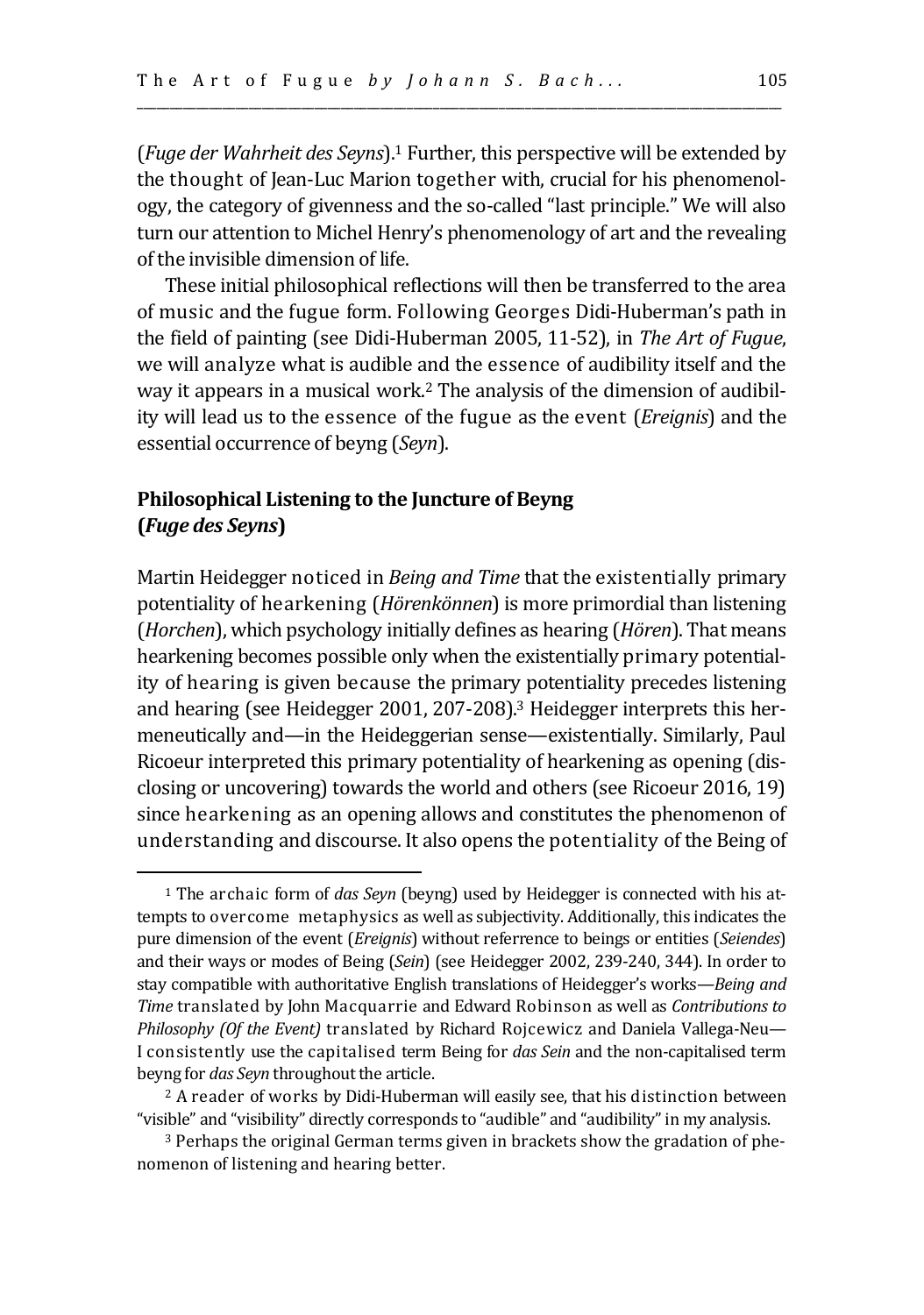*Dasein* itself.<sup>4</sup> Ricoeur's interpretation seems to be confirmed in the *Appendix* to *The Origin of the Work of Art*, where Heidegger says that the entire essay revolves around the question of the essence of Being rather than the reflection on what art may be (see Heidegger 2002, 55). Let us recall that *The Origin of the Work of Art* was written between 1935 and 1936, and his *Contributions to Philosophy (Of the Event)* between 1936 and 1938. The immediate nearness of these ponderings prompts an irresistible proposition: art may be a crucial vestibule for the reflection on beyng (*Seyn*) and its essence.

\_\_\_\_\_\_\_\_\_\_\_\_\_\_\_\_\_\_\_\_\_\_\_\_\_\_\_\_\_\_\_\_\_\_\_\_\_\_\_\_\_\_\_\_\_\_\_\_\_\_\_\_\_\_\_\_\_\_\_\_\_\_\_\_\_\_\_\_\_\_\_\_\_\_\_\_\_\_\_\_\_\_\_\_\_\_\_\_\_\_\_\_\_\_\_\_\_\_

The question about artwork's origin is not one of its nature (*Wesen*), what and how it is, but instead asks about its nature's source (*Ursprung*)(see Heidegger 2002, 1).<sup>5</sup> Particular aesthetic and philosophical perspectives should not externally intrude on reflections about artwork's origin. They should result from returning to the Being of the work and thinking about its essence (*Wesen*) (Heidegger 2002, 12). In this perspective, the work's essence emerges from the bottom up and from itself, not through abstract and theoretical speculations. We also should not forget that the essence of art is the setting-itself-to-work of the truth of beings (Heidegger 2002, 16), which appears as an essential occurrence of beauty: "*Beauty is one way in which truth as unconcealment comes to presence*" (Heidegger 2002, 32). What is essential here is beauty's and truth's co-belonging or belonging together (*Zusammengehörigkeit*). Beauty in Heideggerian thinking is not something we like, but a way of Being the artwork. In the *Afterwords* to the same essay, we read: "Truth is the unconcealment of beings as being. Truth is the truth of beings. Beauty does not occur alongside this truth. It appears when truth sets itself into the work. This appearing (as this being of truth in the work and as the work) is beauty. Thus beauty belongs to the advent of truth" (Heidegger 2002, 52). Creating the work of art, as well as its perceiving and preserving, means allowing it to arise and happen due to its essential occurrence, which comes from unconcealment (*Unverborgenheit*, άλήθεια) (Heidegger 2002, 35-36; see also Harries 2009, 131-133, 136-137). Perceiving

<sup>4</sup> Although it could be interpreted as discursive understanding, Paul Ricoeur distinguishes between understanding and discourse.

<sup>5</sup> Although analyzing a particular musical work of art (*The Art of Fugue* by Bach) seems to be a contradiction, some artistic examples have to be taken if we aim at showing that art is capable of referring to the source or origin of Being—similarly when Heidegger analyzes *A Pair of Shoes* by Vincent van Gogh. It is worth mentioning, that there is a difference between the philosophical perspective that arises from a particular work of art and—on the other hand—the philosophical perspective that seeks to impute theoretical prejudices.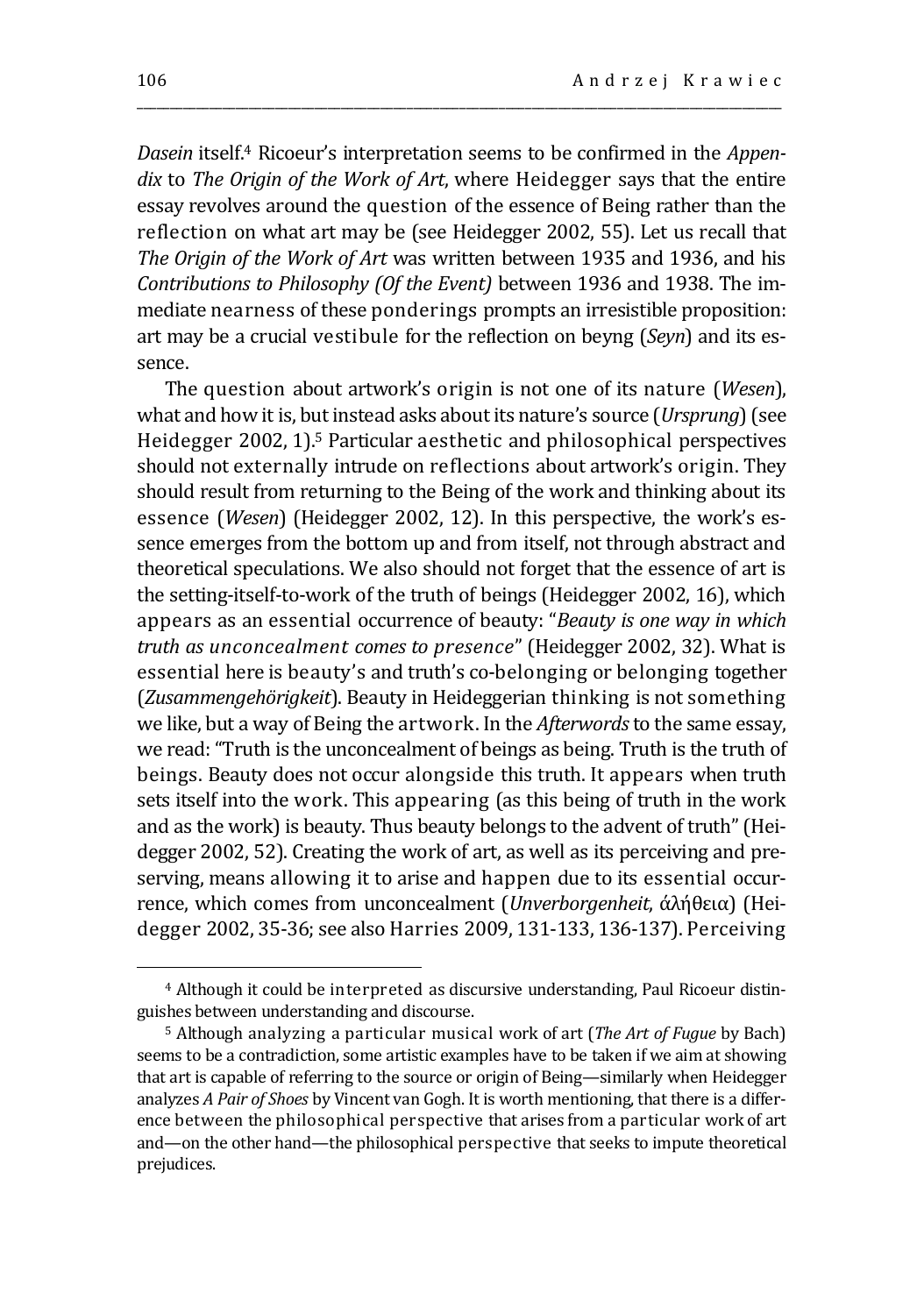artwork is an individual response to the call of its voice of Being, and even if interpretative differences appear in its aesthetic concretizations, the work as such is the saying of beyng (*das Sagen des Seyns*), whose nature is an essential occurrence (*Wesung*) as the appropriating event (*Ereignis*).

\_\_\_\_\_\_\_\_\_\_\_\_\_\_\_\_\_\_\_\_\_\_\_\_\_\_\_\_\_\_\_\_\_\_\_\_\_\_\_\_\_\_\_\_\_\_\_\_\_\_\_\_\_\_\_\_\_\_\_\_\_\_\_\_\_\_\_\_\_\_\_\_\_\_\_\_\_\_\_\_\_\_\_\_\_\_\_\_\_\_\_\_\_\_\_\_\_\_

Let us examine *Contributions to Philosophy (Of the Event)*, or more precisely, fragment no. 219, titled "The Conjuncture of the Question of Truth," where the question about the conjuncture (*Fuge*) of the truth of beyng (*Seyn*) appears. Heidegger says: "Beyng essentially occurs as event. The essence of truth is the clearing-concealment of the event" (Heidegger 2012, 272). First, it should be noted that already in *Being and Time*, i.e., in 1927, we find the interpretation of the phenomenon of truth as unconcealment (*Unverborgenheit*, ἀλήθει*α*), which, according to Heidegger, is a more primordial phenomenon of truth than the traditional concept of truth as agreement or *adaequatio intellectus et rei* (see Heidegger 2001, 256-269). In the primordial phenomenon of truth, a true statement uncovers beings in themselves. In other words—a true statement should be understood as one uncovering the same way of Being of beings (see Heidegger 2001, 260-261).<sup>6</sup> Heidegger says that Being-true understood as Being-uncovering, is a manner of Being for *Dasein*—and also a way of Being-in-the-world (see Heidegger 2001, 261) which is open to its most primordial and authentic (*eigentlich*) disclosure understood as the truth of existence (see Heidegger 2001, 263–265). In *Contributions to Philosophy,* however, there is a reorientation of the anthropological, subjectivistic, and individualistic reflection of ecstatically open *Dasein* (see Heidegger 2012, 233) towards alethic considered *physis* (φυσίς). The critical change is noticeable in writing *Da-sein* instead of *Dasein*, which Heidegger explains as follows: "Da-sein is the properly self-grounding ground of the ἀλήθει*α* of φυσίς, the essential occurrence of that openness which first opens up the self-concealing (the essence of beyng) and which is thus the truth of beyng itself" (Heidegger 2012, 234). This means, that *Dasein* should not be considered only with the human being, although the human being is still essentially related to *Da-sein*, which belongs to "clearing of beyng" and is thought as "groundless" ground of the possibility of the human Being as *Dasein* (see Heidegger 2012, 234; see Harries 2009, 109-112). "*Da*" in *Da-sein* means clearing of beyng itself rather than metaphysically thought "here" or "yonder," and for that reason, Heidegger says, "*Da-sein,* as the essential occurrence of the clearing of self-concealing, belongs to this selfconcealing itself, which essentially occurs as the appropriating event" (Heidegger 2012, 235).

<sup>&</sup>lt;sup>6</sup> It should be noted that Heidegger considering the truth refers to Presocratic thinkers, mainly to Parmenides and Heraclitus.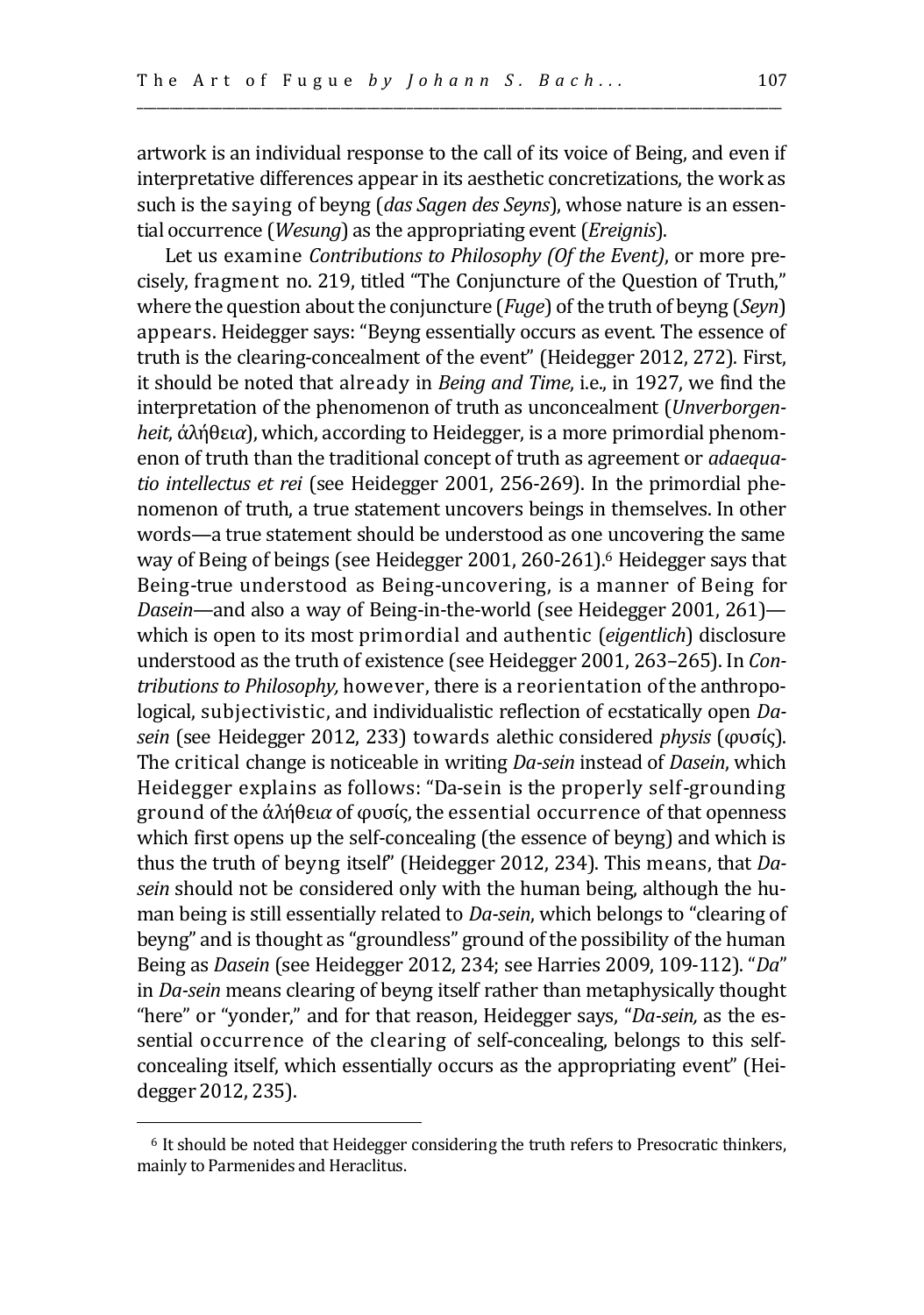Let us return to the note no. 219 in *Contributions to Philosophy,* again, where we can also read: "Truth is what is originarily true. What is true is what *is* most eminently. More eminently than any being is beyng itself. What *is* most eminently 'is' no longer but, instead, essentially occurs as the essential occurrence itself (event)" (Heidegger 2012, 272). The most originary and true *is* the event (*Ereignis*), in which the Being of all beings essentially occurs, and the event itself is a clearing-concealment of the essential occurrence of beyng (*Seyn*). This clearing-concealment essentially occurs as the grounding *Da-sein* and lets being be a being (see Heidegger 2012, 272). It is worth noting that what is important here is not a specific being but rather the origin or source (*Ursprung*) of this being within *Da-sein*, in which the appropriating event of beyng essentially occurs. We already found in *The Origin of Work of Art* that it is not the particular being (i.e., artwork) that is crucial here, but the way how the truth (ἀλήθεια) settles-in-the-work. Being (*Sein*) of the work of art in the way of uncovering occurs essentially the clearing of the appropriating of beyng. From that perspective, the role of the creator and perceiver of the work of art is not reduced to a mere sensory perception of being, together with its specific way of Being and all its acoustic or optic qualities, but being able to hear what remains acoustically inaudible and optically invisible, i.e., hearing the hidden voice of beyng, which essentially occurs as the event.<sup>7</sup>

\_\_\_\_\_\_\_\_\_\_\_\_\_\_\_\_\_\_\_\_\_\_\_\_\_\_\_\_\_\_\_\_\_\_\_\_\_\_\_\_\_\_\_\_\_\_\_\_\_\_\_\_\_\_\_\_\_\_\_\_\_\_\_\_\_\_\_\_\_\_\_\_\_\_\_\_\_\_\_\_\_\_\_\_\_\_\_\_\_\_\_\_\_\_\_\_\_\_

It is noteworthy that such a philosophical perspective corresponds to "the last principle" of phenomenology, formulated by Jean-Luc Marion, which proclaims: "so much reduction, so much givenness" (see Marion 2002, 14-18). In this last and *notabene* reversible principle (i.e., so much givenness, so much reduction), the apparatus of appearance and perception is consumed—as in a trial by fire—to let the appearance itself arise. Furthermore, the only goal and legitimacy of phenomenology is the attempt to transgress every perceived impression through the intentionality of the thing itself (see Marion 2002, 7-8).<sup>8</sup> Experiencing the intentionality of the thing itself is called

<sup>7</sup> Staying in Heideggerian context obliges us to operate with the original terms in order to avoid the risk of losing the original meaning. However, we could try to paraphrase this long sentence in such a way: firstly, sound is not music and this difference shows the transition from the ontic to the ontological way of Being of the work of art; secondly, if we go further this is music not sounds, that discloses the essential occurrence of beyng (*Seyn*) as the event.

<sup>&</sup>lt;sup>8</sup> We also observe the same transgression from impression to intentionality of the thing itself in phenomenology of Husserl and Heidegger (e.g. in Heidegger's analysis of *A Pair of Shoes* by van Gogh; see Heidegger 2002, 13-16).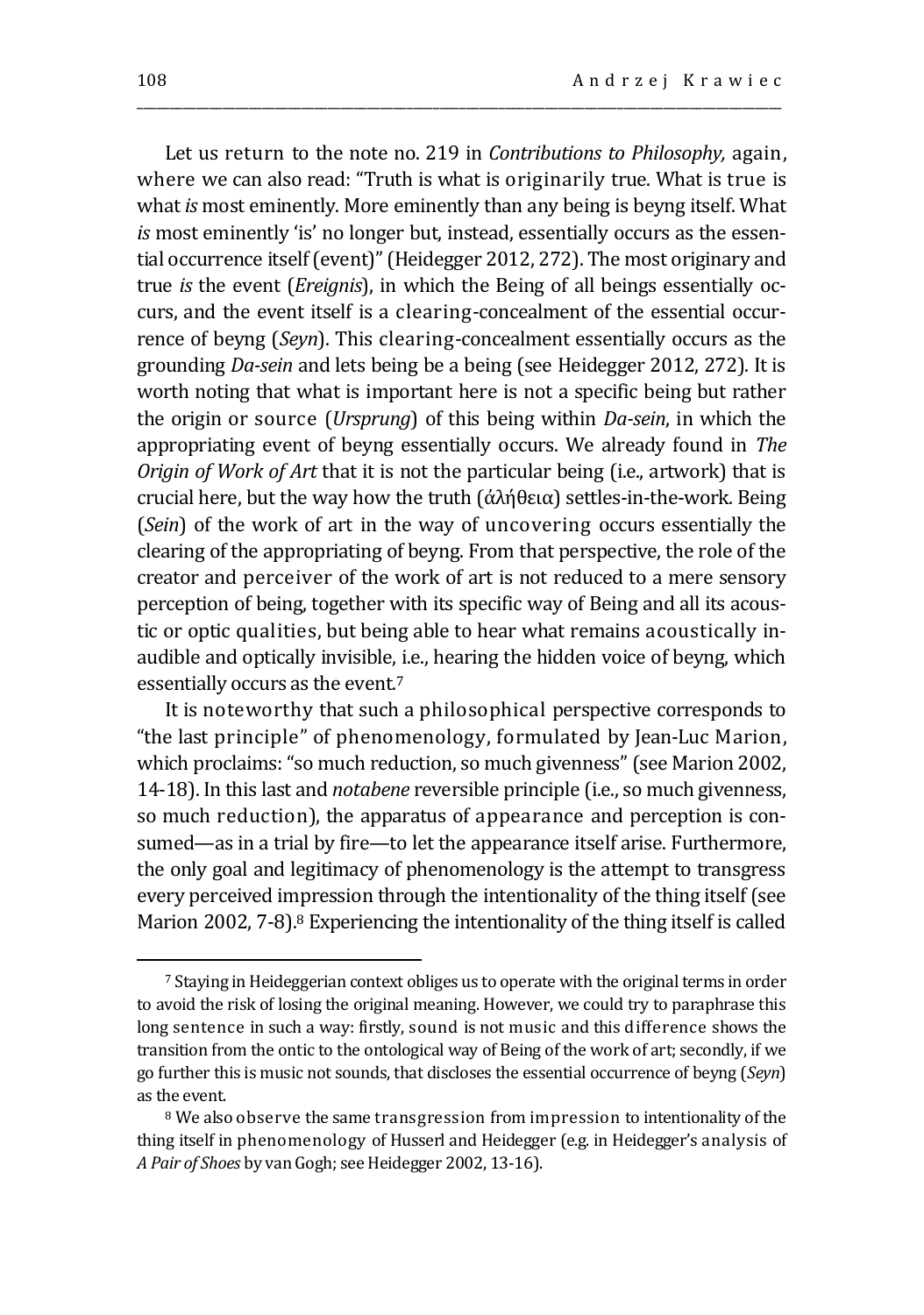counter-experience, and Marion provides listening to music as a privileged example of such an experience. The musical phenomenon in its coming exceeds mediatizing sounds and directly affects pure givenness in its musical offering without or beyond the sounds it produces (see Marion 2002, 216).

\_\_\_\_\_\_\_\_\_\_\_\_\_\_\_\_\_\_\_\_\_\_\_\_\_\_\_\_\_\_\_\_\_\_\_\_\_\_\_\_\_\_\_\_\_\_\_\_\_\_\_\_\_\_\_\_\_\_\_\_\_\_\_\_\_\_\_\_\_\_\_\_\_\_\_\_\_\_\_\_\_\_\_\_\_\_\_\_\_\_\_\_\_\_\_\_\_\_

Abstracting from the substance of the world and its sensory perception is even more evident in the phenomenology of art of Michel Henry, who was primarily inspired by the artworks and theoretical writings of Wassily Kandinsky. According to Henry, the essence of art is the revelation of invisible life, which is phenomenalized in the immanence of the individual and, at the same time, absolute Self (*Soi*) thanks to the transcendental affectivity (see Henry 2012, 35-37). In *Seeing the Invisible,* Henry writes: "The initial theme of art and its true interest is life. At its outset, all art is sacred, and its sole concern is the supernatural. This means that it is concerned with life—not with the visible but the invisible" (Henry 2009, 126-127). Life never appears externally, in the world, i.e., in the physical material of the work of art—and for that reason, it can be experienced (*pathos*) only immanently in absolute subjectivity. Although art reveals life, its true essence remains a mystery, and experiencing this mystery, thanks to the affective pathos of a phenomenological matter of artistic works, makes life present in art. For this reason, art is a mode of life, and the work of art itself, which comes from and belongs to life, is a way of its auto-affection (see Henry 2009, 121-122). It is also worth mentioning that although Henry's phenomenology was shaped as a polemic with Heidegger's philosophy, Henry argues that Life—as he understands it can be viewed as beyng (see Henry 2012, 128).

What is the essence of the fugue, then, understood in a phenomenological way? A fugue as a juncture conjoins. At the same time, it is a kind of clearing "between the inbetweenness" (*Zwischen*) (see Heidegger 2012, 381). In the conjunction of the fugue, the voice of Being is disclosed. Beyng (*Seyn*) essentially occurs in *Da-sein* as the event, and in this appropriating of *Da-sein* the Being of *Dasein* and particular beings essentially occur. Furthermore, the fugue as the clearing (*Lichtung*) leads to the open realm (*Offene*) of alethic appropriating. The essence of fugue is a concealed essential occurrence of the essence of beyng as the event, and opening up *qua* clearing, in which not only art (see Heidegger 2012, 201) but also *Da-sein* find shelter. Thanks to *Da-sein*, *Dasein* essentially occurs historically, not only historiologically (see Heidegger 2012, 387-389). It should be emphasized now that *The Art of Fugue* as a masterpiece of music notably discloses this conjunctured appropriating event (*Er-eignis*) of beyng (*Seyn*). *The Art of Fugue* discloses not only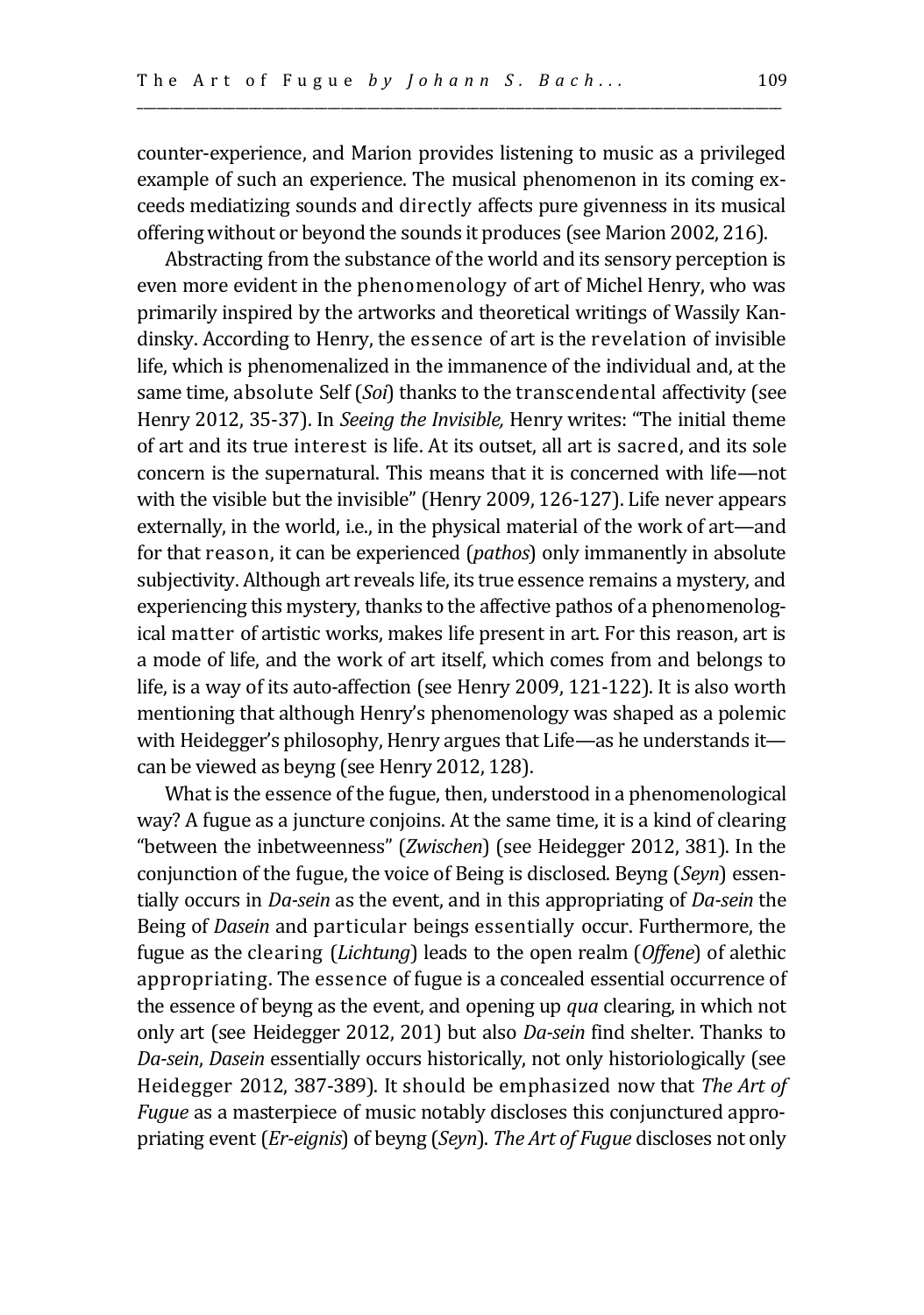itself as a compositional structure but also discloses its essential occurrence, and in this respect, it is convergent with the category of the event in the philosophy of Heidegger.

\_\_\_\_\_\_\_\_\_\_\_\_\_\_\_\_\_\_\_\_\_\_\_\_\_\_\_\_\_\_\_\_\_\_\_\_\_\_\_\_\_\_\_\_\_\_\_\_\_\_\_\_\_\_\_\_\_\_\_\_\_\_\_\_\_\_\_\_\_\_\_\_\_\_\_\_\_\_\_\_\_\_\_\_\_\_\_\_\_\_\_\_\_\_\_\_\_\_

## *The Art of Fugue* **by J. S. Bach as the Essential Occurrence of the Polyphony of Beyng**

First, let us look at the very phenomenon of audibility, not the specific audible properties of the performed work, but what appears through the work itself and thanks to it. Processuality, the variable intensity of aesthetic qualities and dynamism, is understood as the direction of developing internal tensions of these aesthetic qualities revealed through the work's audible material. The essential aesthetic content of the work is created through the development of this inner dynamism, and it can be accessed not so much thanks to the sense perception of the sound of the work but essentially—as Roman Ingarden claims—thanks to the aesthetic concretization of a specific performance of a musical work (see Ingarden 1986, 13). Each aesthetic concretization is individual, and this remains true not only in the case of listening to different works or performances of the same work but also in the case of listening to the exact (identical) performance of the same work. The work's audibility dimension is concealed in the aesthetic qualities' inner dynamism. They are revealed by an individual aesthetic concretization founded on the acoustic material's perception, the work's sound foundation. However, audibility and acoustic material should be considered separately. What is crucial while considering the dimension of the audibility of the work is not the sound material itself, but the aesthetic content revealed because of this sound material and its aesthetic concretization, i.e., a specific and individual aesthetic object. Consequently, what interests us most at the moment is the inner sound or the meaning (*Klang*) of the work (see Kandinsky 2008, 63-96) rather than its outer sound apparel. Referring, with the term "*Klang*," to the philosophical and artistic works of Wassily Kandinsky, we could mention that Kandinsky saw the essential coherence between the art of music and painting. His friendship with Arnold Schönberg—in the context of relations between painting and music—is not irrelevant here (see Schönberg and Kandinsky 1980, 19-100).<sup>9</sup>

<sup>9</sup> It is important to introduce the philosophy of art by Kandinsky here because of his universal claims about the "*Klang*" or the inner sound of the work of art, which applies not only to paintings or music, but to all disciplines of art.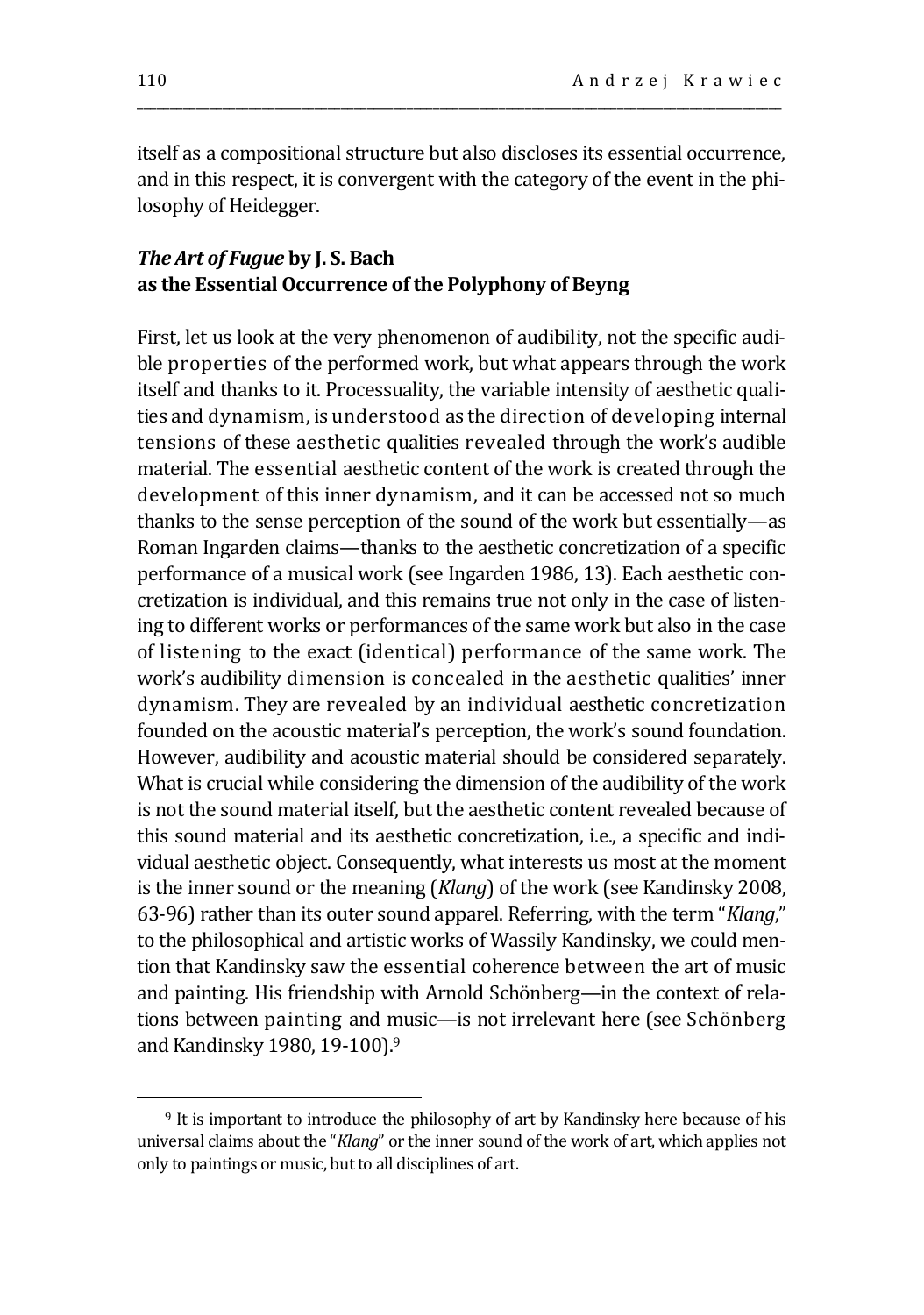\_\_\_\_\_\_\_\_\_\_\_\_\_\_\_\_\_\_\_\_\_\_\_\_\_\_\_\_\_\_\_\_\_\_\_\_\_\_\_\_\_\_\_\_\_\_\_\_\_\_\_\_\_\_\_\_\_\_\_\_\_\_\_\_\_\_\_\_\_\_\_\_\_\_\_\_\_\_\_\_\_\_\_\_\_\_\_\_\_\_\_\_\_\_\_\_\_\_

The appearance of certain aesthetic qualities should be accepted as a fact, and the only difficulty lies in demonstrating the essential relation between them and the specific work in which they were realized. Since an aesthetic concretization is individual by nature, it is not uncommon for the same performance of a musical work to evoke different aesthetic experiences in individual perceivers. However, this state of affairs should not be perceived as a flaw in the work, performance, or aesthetic concretization. Instead, this potentiality (*potentia*) of a specific artistic work understood as a possibility of being realized in various concretizations (*actualitas*) of an aesthetic object should be acknowledged. In this aesthetic pluralism, however, individual concretizations must not lose their relationship with a specific work and result from it. For example, the theme in *Contrapunctus I* in *The Art of Fugue* by J. S. Bach can be interpreted—based on the analysis of the direction of the melody, rhythmic movement, and harmonic tensions—as a bold question about Being itself asked in wonder, but also as a humble acceptance of fate. These interpretative differences result mainly from performing the scores and thus how it is performed in terms of articulation, dynamics, agogics, and sonority. However, for the very musicality of the theme, i.e., its aesthetic essence, the choice of an emotional or metaphorical linguistic description is, in fact, of secondary importance because this theme can also be understood directly, i.e., without the mediation of a linguistic description. It is possible to analyze the works of J. S. Bach in a numerological way. Alternatively, one may also find the echoes of Leibniz's metaphysics in *The Art of Fugue* (see Göncz 2013, 20-57; see also Milka 2017, 240-246). However, these methods of analyzing the work are not its ekphrasis (ἔκφρασις). They do not make the work itself come to life. Thanks to a hermeneutical description, they appear before the perceiver (see Boehm 1995). The ekphrastic description aims to bring to light the musical sense of the work, which eludes a definitive interpretation of some emotional character, usually defined as a specific mood. It should be emphasized that psychological moods (seriousness, sadness, mystery, etc.) that might be attributed to the content of a musical work are grounded only in what is initially revealed in the pure musical matter, in the form of aesthetic qualities. This revelation means that assigning specific moods to a musical work, for example, based on the symbolism of numbers, the hidden meaning of musical rhetorical figures of arbitrary emotions, or other psychological contents during its perception, violates the work's autonomy, i.e., its musical essence. Admittedly, the ekphrastic description sometimes signifies the internal musical content by referring to commonly experienced emotions, but—significantly—it does not reduce the musicality of the work and the emerging aesthetic qualities to emotionality.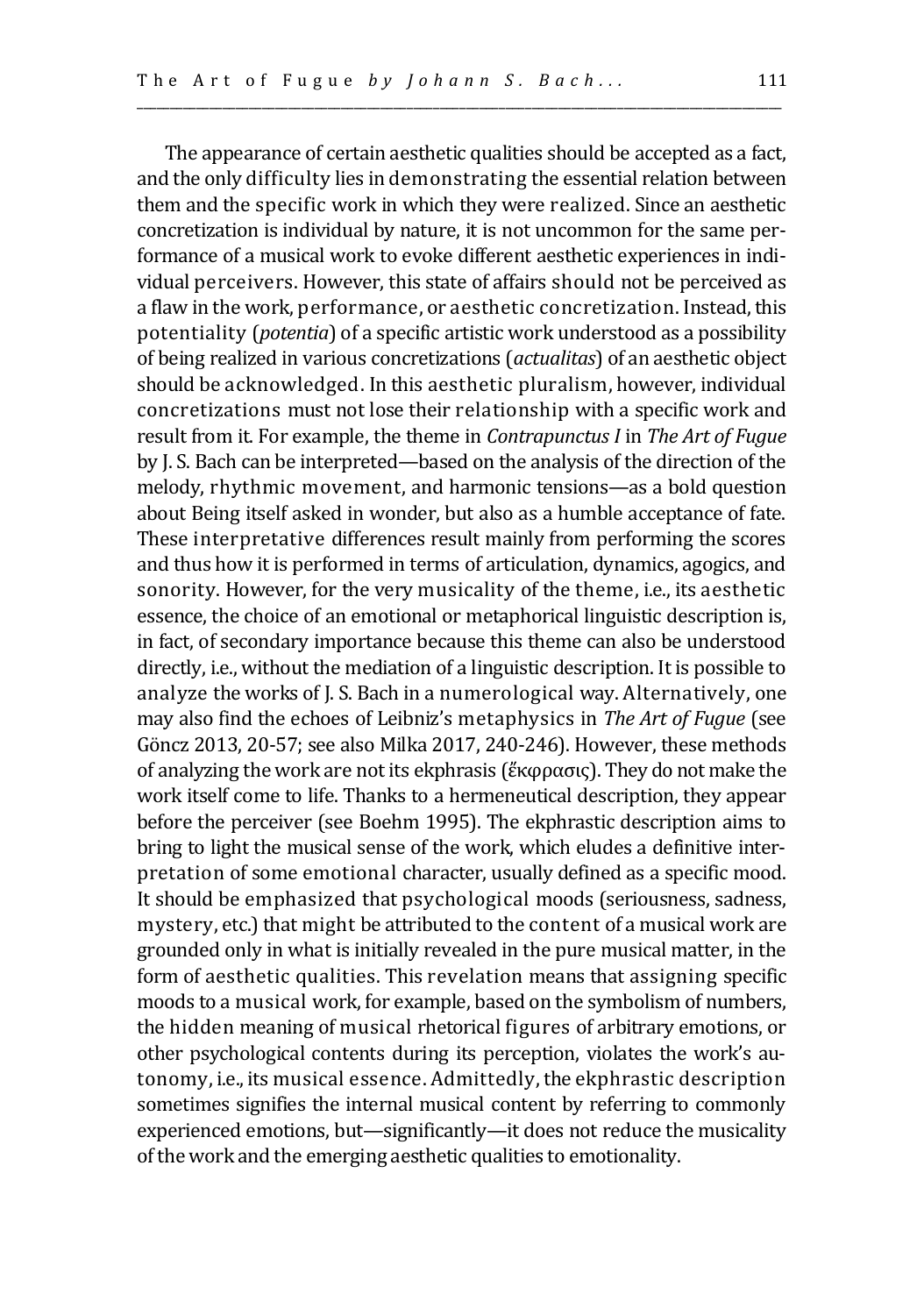We pose the question then: what does *The Art of Fugue* itself reveal? In each *Contrapunctus* of this work, we can hear the sounds that create the internal dynamism of individual and independent voices, and those in a polyphonic configuration enter into the discourse with each other. The solemnity of the theme of *The Art of Fugue* corresponds to what Wassily Kandynski said about a solemn work, namely, that each serious work sounds like the calm (*ruhig*) and lofty (*erhaben*) spoken words "Here I am," and the sound of these words is eternal (*Der Klang dieser Worte ist ewig*) (Kandinsky 2009, 145). The message "Here I am" is a mystery that subsequent voices approach to reveal its essence. The intuition of this mystery reaches the dimension of absolute transcendence, which we face wordless and astounded. When the theme's original inner sound (*Klang*) resounds in *Contrapunctus I*, the same voice still essentially occurs as its counterpoint to the initially given theme that has just been taken up by the upper voice (soprano). The counterpoint of the first voice (alto), thanks to its autonomy, exists for itself, but it is also co-present with the second voice (soprano), with which it intertwines and on which it comments. Let us add that the voice that takes up and reveals the same theme does not so much repeat it but presents it anew. Although initially the same, the theme is always placed in a different context from the other voices. Therefore, we get a full view of the theme's inner sound (*Klang*) only after the entire fugue resounds. Thus, the fugue not only conjoins the individual voices, essentially occurring to the double bar line, but also brings to light what exists *in potentia* in the initially given theme and only awaits its full concretization (*actualitas*).

\_\_\_\_\_\_\_\_\_\_\_\_\_\_\_\_\_\_\_\_\_\_\_\_\_\_\_\_\_\_\_\_\_\_\_\_\_\_\_\_\_\_\_\_\_\_\_\_\_\_\_\_\_\_\_\_\_\_\_\_\_\_\_\_\_\_\_\_\_\_\_\_\_\_\_\_\_\_\_\_\_\_\_\_\_\_\_\_\_\_\_\_\_\_\_\_\_\_

The polyphonic discourse of fugue is created through audible material, but it is possible only because of the strife that intrinsically essentially occurs as a concealed inbetweenness (*Zwischen*). From this inbetweenness, the essential occurrence as the event's appropriation is cleared, which is undertaken and sheltered by the autonomous voices, which are specific ways of Being of the work. The ways of Being of the theme, together with its contrapuntal expansions, revealed in the fugue by autonomous but co-present voices, are the ways of bringing to light the origin from which, aletheically, *The Art of Fugue* essentially occurs as the appropriating event. The fugue conjoins what is separated and gathers what is scattered. This essential intrinsic relation between simplicity and complexity, finiteness and infinity, gives reason to reflect on the unity of what is different and on the origin and essence of the way of Being of a particular being. This truly philosophical questioning essentially occurs in the depths of what is heard in the sounds of *The Art of Fugue*, and this essential occurrence reveals the essence of beyng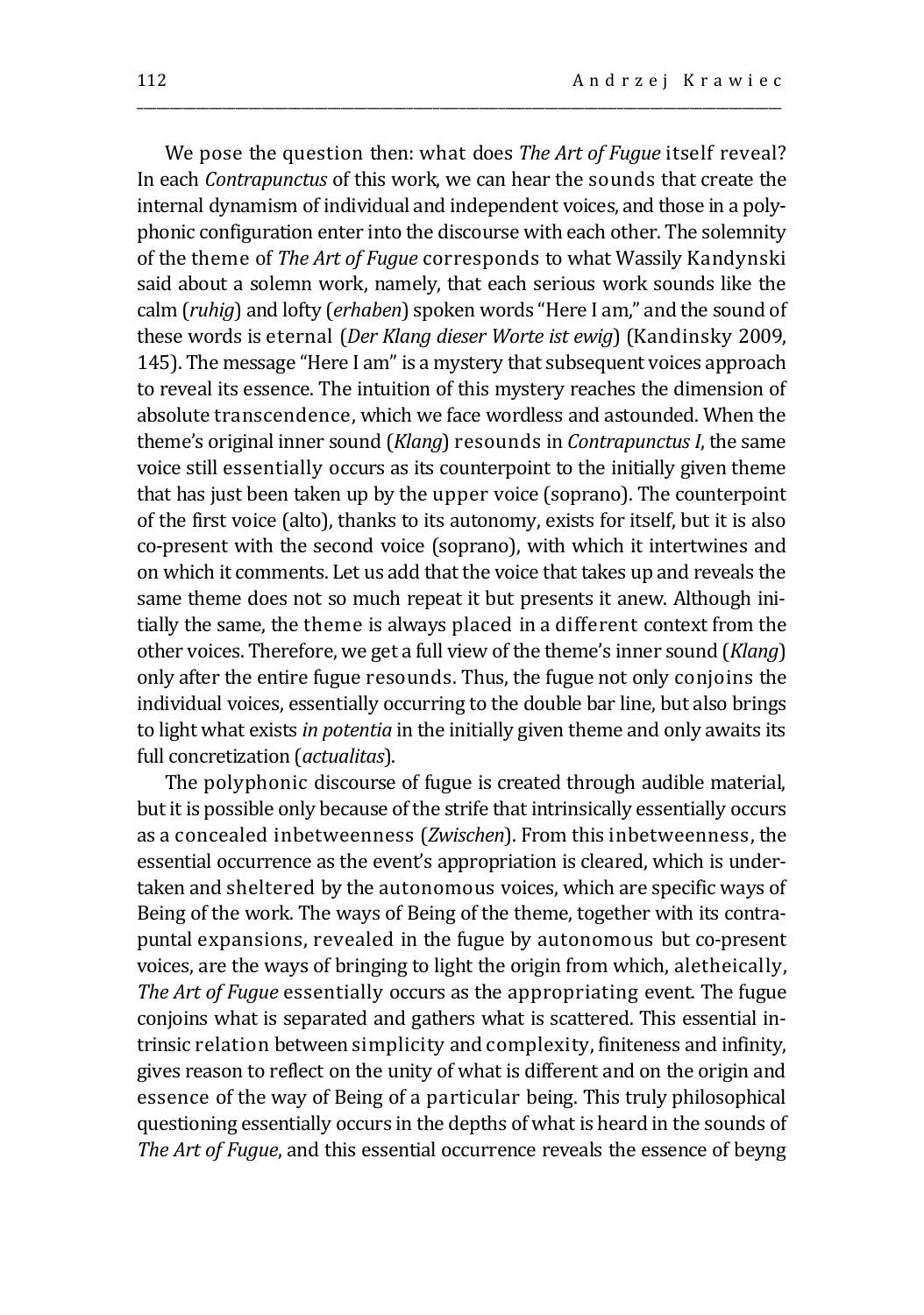(*Seyn*) as the event, which cannot be reached by numerological and symbolic analyses, although they also sometimes attempt to indicate the *logos* of this event.

\_\_\_\_\_\_\_\_\_\_\_\_\_\_\_\_\_\_\_\_\_\_\_\_\_\_\_\_\_\_\_\_\_\_\_\_\_\_\_\_\_\_\_\_\_\_\_\_\_\_\_\_\_\_\_\_\_\_\_\_\_\_\_\_\_\_\_\_\_\_\_\_\_\_\_\_\_\_\_\_\_\_\_\_\_\_\_\_\_\_\_\_\_\_\_\_\_\_

However, are we not mistaken in following this path of thinking and interpreting *The Art of Fugue*? Moreover, if so, is it not still following a path, even if it might sometimes be rough and off the beaten track? Experiencing such a path of thinking is also a kind of *Erfahrung*, i.e., experiencing as the entering (*einfahren*) into the essential occurrence (see Heidegger 2012, 227), which is not only appropriated by beyng as the event but is also appropriating from the theme, that is the origin of the work. This kind of surmising of beyng becomes the origin and the opening theme of *The Art of Fugue*, and as the event, it essentially occurs its own mystery for the perceiver as its witness. In *The Art of Fugue,* the beyng is concealed, but the clearing of appropriating the event allows thinking of its essence.

Let us pose the following question: Does *The Art of Fugue* theme arbitrarily reveal the essence of beyng (*Seyn*), or does it reveal its essence with notable clarity? After all, in music literature, there are many fugues with various themes (e.g., by Bach, Beethoven, Brahms, Stravinsky, Shostakovich, and many other composers). Furthermore, it is worth considering—referring to the corpus of rhetorical terms—whether the element of *inventio* is more critical than *dispositio* and, therefore, whether the specific form of the theme is more important than the structure of the whole fugue as an ordered, understandable and at the same time affective expression.<sup>10</sup> Every form of the theme has its way of Being (*inventio*), which can be undertaken in various ways through *elocutio* and *actio* (*pronuntiatio*) in an individual performance of the work. Also, the perception of musical performance, i.e., entering into the essential occurrence of the originary experience of the fugue, is an individual taking, preserving its alethic truth. Telling this alethic truth is, in turn, dependent on the way the listener perceives it. What remains immanent in the fugue is the *dispositio* element, which makes the essence of the fugue the same in every composition (see Harrison 1990, 4-8). Then, let us ask again from the phenomenological perspective: what determines the significant

<sup>10</sup> We should take into account two ways of understanding an affective expression of the fugue. In the foreground we hear the fugue ontically and this perceptual material transgress to intentional affective expression of the artwork. But afterwards the work of art may appear (*Erscheinen*) something more or something other, and this "other" may be further hermeneutically interpreted (or uncovered) as expression of the event of beyng (*Seyn*)*.* In the first sense—ontological, not ontical—affective expression means the appearing of the aesthetic content, but in the second sense it means rather emerging this appearing that comes from the event as the essential occurrence of beyng.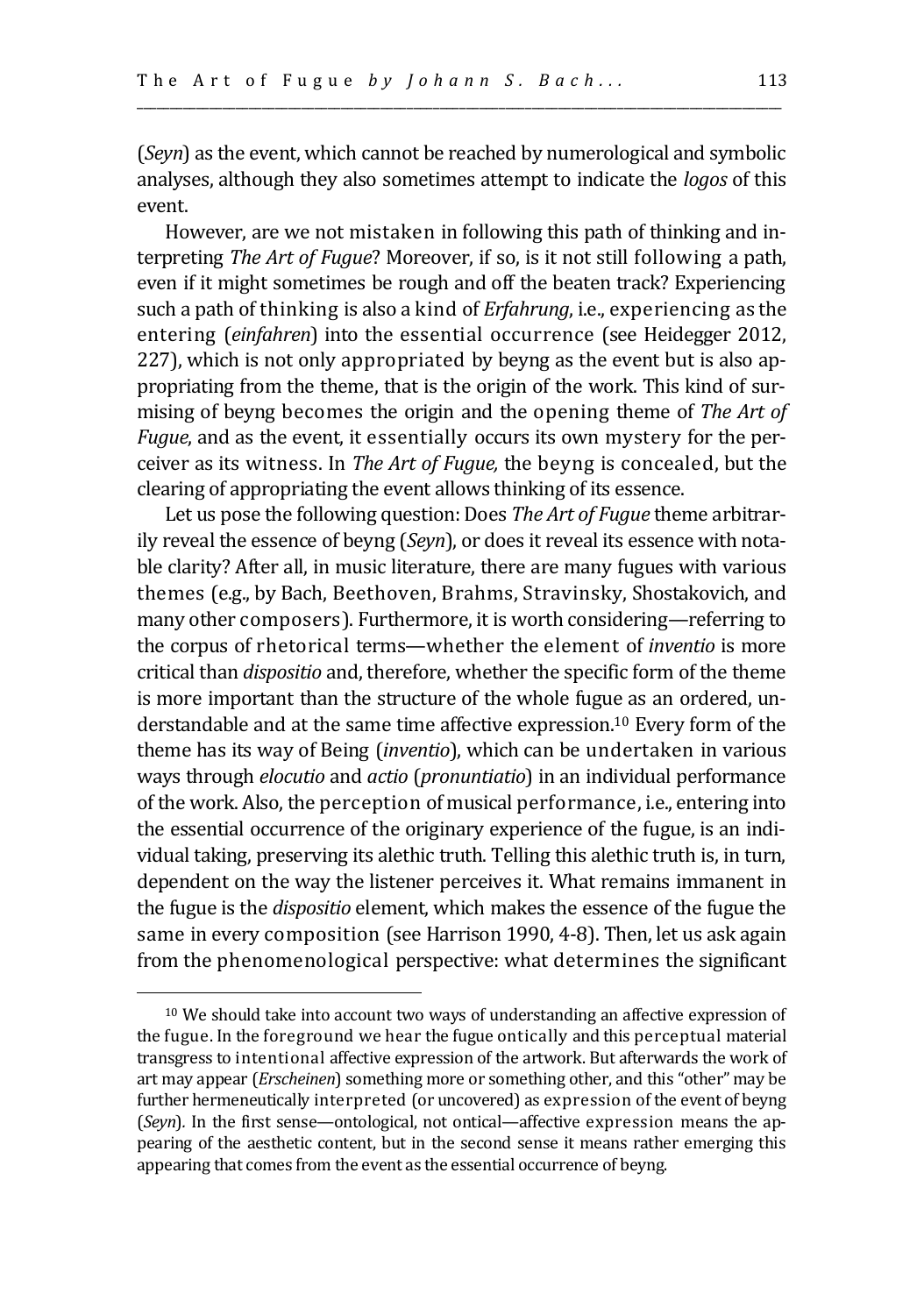meaning of the theme of *The Art of Fugue* interpreted as the saying of beyng, i.e., the appropriating event? The solemnity, calm, sublimity, and mystery mentioned before sound in *The Art of Fugue* in an extraordinarily pure way, i.e., without the admixture of commonly understood emotionality, resulting from the typical characteristic of major or minor tonality (see also Kandinsky 2009, 49-53).

\_\_\_\_\_\_\_\_\_\_\_\_\_\_\_\_\_\_\_\_\_\_\_\_\_\_\_\_\_\_\_\_\_\_\_\_\_\_\_\_\_\_\_\_\_\_\_\_\_\_\_\_\_\_\_\_\_\_\_\_\_\_\_\_\_\_\_\_\_\_\_\_\_\_\_\_\_\_\_\_\_\_\_\_\_\_\_\_\_\_\_\_\_\_\_\_\_\_

The first three notes create a minor chord, but the rhythm of quarter notes maintained in a calm *quasi-Andante* tempo gives this chord the character of not so much sadness as the impassive flow of temporality. The leap of a perfect fifth upwards, and after that a humble return through the third to the root of a D minor chord is a kind of reconciliation with something simple and in a way necessary, as well as receiving the originary givenness, and only the melody of the theme scarcely descending by a semitone to the C♯ the next moment, causes a crack in that static original solemnity and sublimity. This quarter note, C♯, contrasting with the theme, becomes the beginning of a lively, ascending movement of eighth notes, which in wonderment stop at the very harmonic core of the theme, i.e., the third of the D minor chord (an F). This rising melodic figure (from C♯ to F) already takes up the first part of the theme, but in the form of a question that stops on a dotted quarter note and holds the question in suspension, and this time the F takes on a different meaning. First, the F tied the range of a perfect fifth, giving solemnity to the minor chord, but now it has been caught again and taken into another hearing or examination—its initial impassive dignity unexpectedly violated. Maintaining the duration of this F in the rhythmic value of a quarter with a dot gives the impression of prolonged waiting as if for an answer that finally does not come—with the long F*,* we face a mystery. What follows this culminating F is already the taking up of the musical consideration of the theme—the consideration that essentially occurs as a counterpoint in the alto voice. The reappearances of the theme in particular voices make the form of fugue more consistent, but they also illuminate anew the essential occurring polyphonic discourse that emerges from the original theme and repeatedly returns to its origin. The various figures of the theme in *The Art of Fugue* in subsequent parts of the work (i.e., in its *Contrapuncti*) recall its original revelation, which is the origin that feeds the entire masterpiece. *The Art of Fugue*'s theme—its first revelation at the beginning of the work uncovers the hearkening (*Hörenkönnen*), a background for the essential occurring of a discourse between the voices are ontically heard in acoustic perception. At this moment, hearkening denotes or indicates occurring's possibility in the piece, namely the category of the event.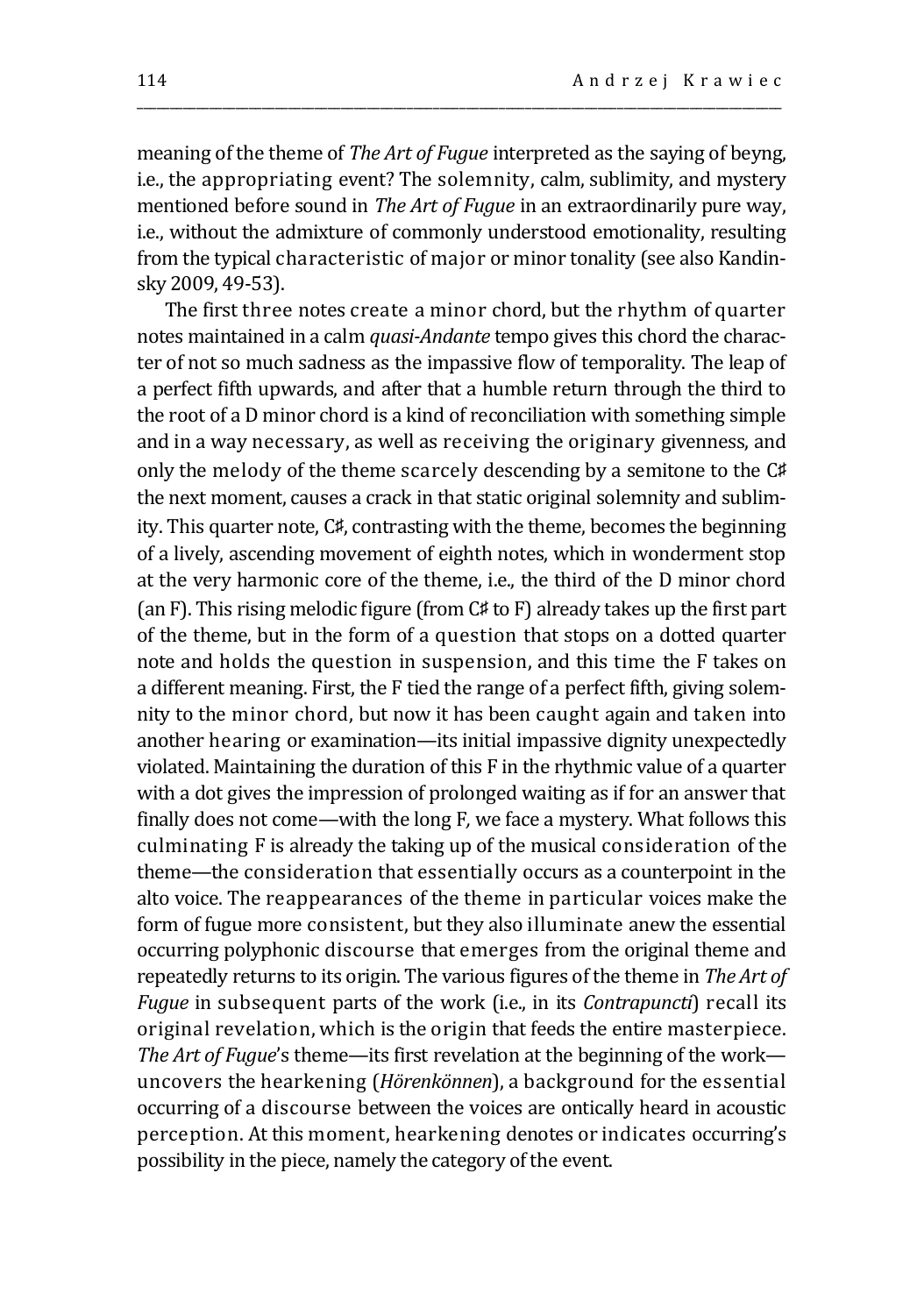The inscription at the end of *Contrapunctus XIV* in the last version of *The Art of Fugue*'s autograph—probably written by Johann Christoph Friedrich Bach—says: "and another fundamental plan" (*und einen andern Grund Plan*). Musicological interpretations of this note, first of all, bring to light the evolution of the structure of the work as a whole. Nevertheless, is the evolution brought to an ultimate end, or does it remain open to other ways of essential occurrence from the primordial origin? Although, while answering this question, we will not go beyond hypotheses and speculations, it is worth considering the philosophical possibility of *The Art of Fugue*. Entering the appropriating event opens the potentiality of perceiving the essential occurrence of Being, which belongs to the event understood as the essence of beyng (*Seyn*). Taking up the same musical theme repeatedly, many times, and in different ways is an artistic reflection on the essence of the same theme. From this perspective, *The Art of Fugue* is a meditation and contemplation of the essential occurrence, and polemics over the completion or non-completion of *The Art of Fugue* by J. S. Bach become of little importance since the essence of this work is the appropriating event.

\_\_\_\_\_\_\_\_\_\_\_\_\_\_\_\_\_\_\_\_\_\_\_\_\_\_\_\_\_\_\_\_\_\_\_\_\_\_\_\_\_\_\_\_\_\_\_\_\_\_\_\_\_\_\_\_\_\_\_\_\_\_\_\_\_\_\_\_\_\_\_\_\_\_\_\_\_\_\_\_\_\_\_\_\_\_\_\_\_\_\_\_\_\_\_\_\_\_

Fugue is also a musical form that requires particular attention while being listened to. This focus on the essential occurrence of fugue is necessary so as not to overlook any detail of its complex polyphonic structure. Intense listening to the essential occurrence of fugue also reveals the clearing of the essence of beyng (*Seyn*), in which the occurrence always allows the possibility of "another fundamental plan" (*andern Grund Plan*). The concealed essential occurrence as pure givenness reaches its disclosure in *The Art of Fugue* thanks to the ultimate phenomenological reduction, that is, thanks to reversing intentionality and becoming the witness of the occurrence (*Geschehnis*), which is not so much disclosed in the sensuousness of the work, as revelation itself as the extrasensory essential occurrence of the essence of beyng, i.e., the appropriating event. What is also revealed through the fugue analysis is the essence of music as such. Namely, music's essence is not its sensuousness but what occurs apart from sounds (in the dimension of aesthetic qualities) or even beyond and without them (in the philosophical dimension). $11$ *The Art of Fugue* provides an example of how a musical work may go beyond the artistry and sensuous aesthetics, reaching the philosophically understood origin  $(\dot{\alpha}$   $\alpha$   $\gamma$ <sup>1</sup>), and as such, it may be recognized as not only an artistic

<sup>11</sup> Similarly, we could claim that the sound of spoken words is not the essence of language (*Sprache*) and the vibration of acoustic waves is not the same as the meanings of the words.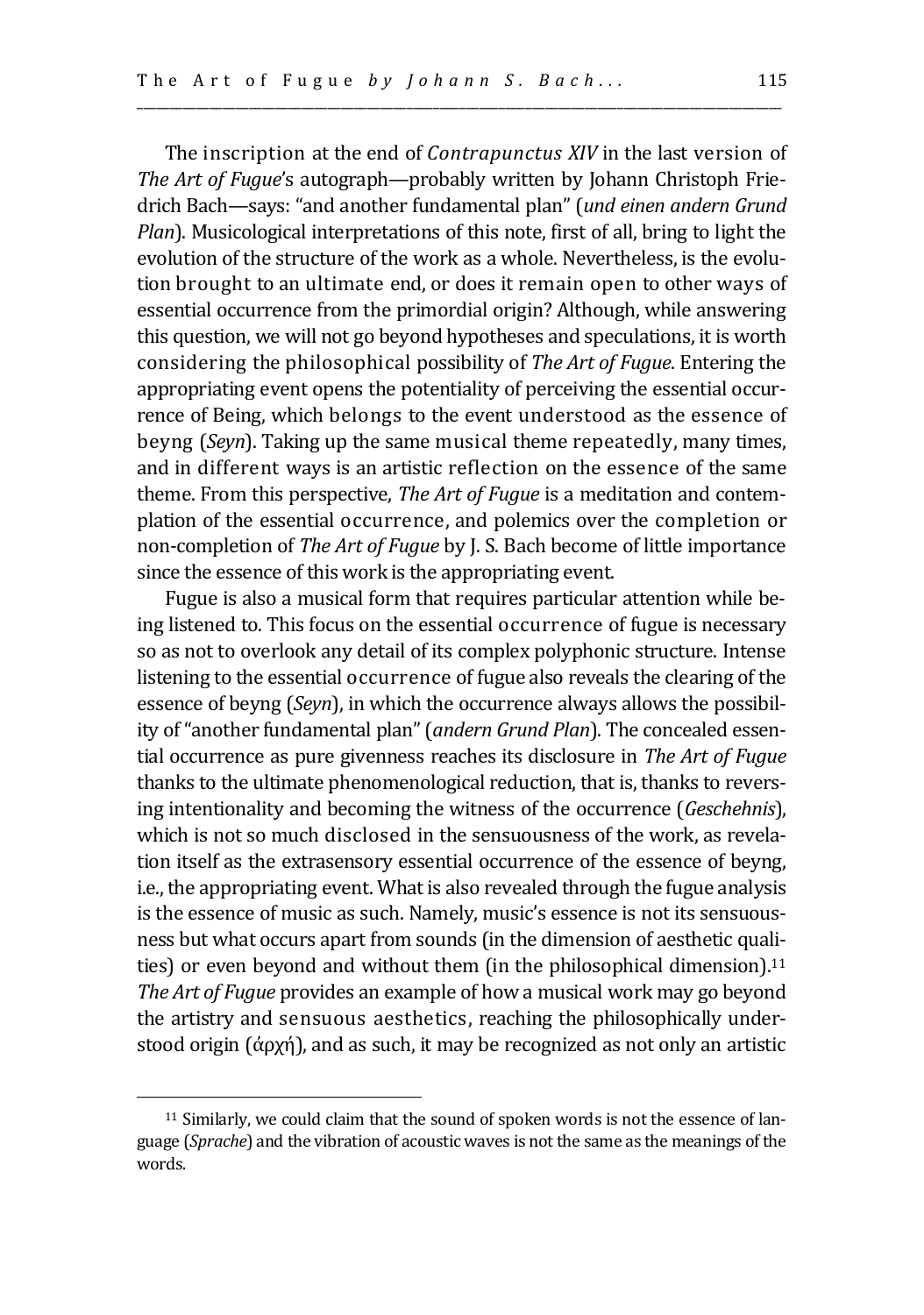work but as a philosophical work as well. Finally, it is worth asking whether we would come to the same conclusions if we analyzed another *Contrapunctus* instead of the chosen *Contrapunctus I*. Undoubtedly, the detailed ekphrastic analysis of individual parts of *The Art of Fugue* would significantly differ since the internal dynamism of musical elements of particular *Contrapuncti* varies. However, *The Art of Fugue* as a whole appeals to us as clearly preserving its unity not only of its polyphonic structure but also of its multipart construction. Hence, it can be inferred that a detailed analysis of individual parts of the work would reveal varied internal content (*Klang*) of subsequent *Contrapuncti*, which still constitute an integrated, consistent, and mutually strengthening unity.

\_\_\_\_\_\_\_\_\_\_\_\_\_\_\_\_\_\_\_\_\_\_\_\_\_\_\_\_\_\_\_\_\_\_\_\_\_\_\_\_\_\_\_\_\_\_\_\_\_\_\_\_\_\_\_\_\_\_\_\_\_\_\_\_\_\_\_\_\_\_\_\_\_\_\_\_\_\_\_\_\_\_\_\_\_\_\_\_\_\_\_\_\_\_\_\_\_\_

#### **Conclusion, discussion, and projection**

Starting from Martin Heidegger's philosophical interpretation of the essence of the juncture of beyng as the essential occurrence and the event, we progressed to the analysis of *The Art of Fugue* by J. S. Bach, in which we disclosed the essence of the fugue as a musical form. Ekphrasis is a specific type of linguistic description of what essentially remains unexpressed. It exposed what is audible in sense perception and the exact dimension of audibility. Having made a phenomenological reduction while listening to the musical work, which means putting aside all the interpretive presumptions and prejudice (*Vorurteil*), we intently listened to what the sounds themselves had to reveal.<sup>12</sup> The analysis of *The Art of Fugue* by J. S. Bach conducted this way reveals the essence of the fugue and the concealed essence of beyng (*Seyn*) as the event.

Let us remember that the essence of the primordial phenomenon of truth, or alethic occurrence, is not only—as Hans Urs von Balthasar (1987) claims—"symphonicity," but also, and foremost, polyphony which essentially occurs through the many-voiced fugue. In the form of the fugue, there are two aspects intertwined together, i.e., necessity and freedom, since the given theme may be contrapuntally realized in various ways. The fugue form makes the multiplicity of autonomous voices coherent, providing unity in their dialogue, which essentially occurs as the event. While conjoining indi-

<sup>12</sup> Putting aside prejudices (*Vorurteile*) is a Husserlian transcendental postulate connected with a series of reductions, and such a non-personal perspective is ultimately impossible to reach, which Gadamer showed very clearly. But as a phenomenological method of researching the phenomena it is a very fruitful way of aiming at the thing itself (*die Sache selbst*).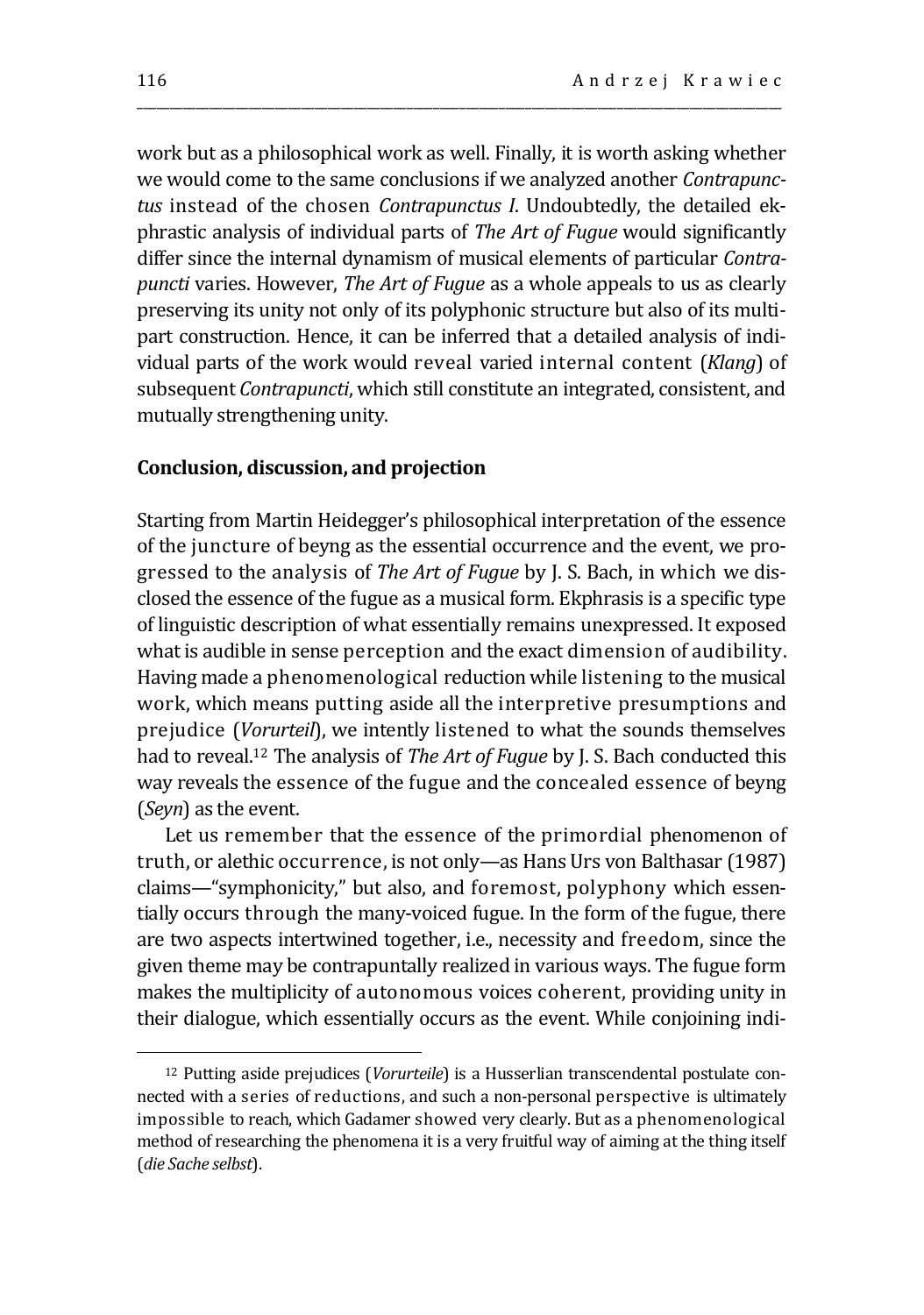vidual voices, mutually independent, the fugue sets them in creative discourse. Additionally, the fugue form has the character of a philosophical (or in some cases also theological) meditation, whose theme is musically considered and co-considered by each voice.

\_\_\_\_\_\_\_\_\_\_\_\_\_\_\_\_\_\_\_\_\_\_\_\_\_\_\_\_\_\_\_\_\_\_\_\_\_\_\_\_\_\_\_\_\_\_\_\_\_\_\_\_\_\_\_\_\_\_\_\_\_\_\_\_\_\_\_\_\_\_\_\_\_\_\_\_\_\_\_\_\_\_\_\_\_\_\_\_\_\_\_\_\_\_\_\_\_\_

On the one hand, this musical consideration differentiates what is homogenous but, on the other hand, unifies what is varied. This unifying and differentiating essence of the fugue does not contradict the fact that individual voices enter the dispute among them, and thanks to this dispute, a particular way of Being essentially occurs and is disclosed by *Dasein* (see Harries 2009, 112-120). This Heraclitan hidden strife (πόλεμος) precedes the primordial phenomenon of hearkening (*Hörenkönnen*), which conditions speech and response, and makes a many-voiced discourse possible.

Disclosing the essence of listening and polyphony was possible thanks to transdisciplinary philosophical and aesthetic analysis within the art of music. We attentively listened to the theme of *The Art of Fugue*. However, it is also worth asking whether, for example, the theme of *Musical Offering* BWV 1079 by J. S. Bach or the theme of fugue no. 1 in C-major, no. 4 in E-minor, no 16. in B-minor, no. 20 in C-minor or no. 22 in G-minor of the set of *24 Preludes and Fugues* opus 87 by Dmitri Shostakovich have a similar internal tone (*Klang*), to the theme of *Contrapunctus I* BWV 1080. Indeed, they are not opposing themes, although each of the mentioned examples has its unique musical substance, which essentially occurs in its way of Being. All the works mentioned above have in common the very essence of the fugue, i.e., a conjunctured essential occurrence of polyphonic discourse. However, the dynamism of all the musical elements—melodics, rhythm, harmony, articulation, dynamics, agogics, and sonority—remains individual and unique in each case.

The last and probably the most problematic question to be asked here is: Could the conclusions we have made be applied to the same extent to other musical forms, or even forms belonging to other artistic disciplines? The theories mentioned before—by Martin Heidegger, Wassily Kandinsky, Michel Henry, Jean-Luc Marion, Georges Didi-Huberman—seem to confirm the possibility of extending the philosophical theory of fugue to include other musical forms and also other artistic disciplines. However, a detailed answer to this question would require further investigations within individual disciplines based on particular examples of works created in different epochs and styles. The method and direction of further research presented in this article make a valuable path for contemporary aesthetics since philosophical analysis from such a perspective substantially broadens our understanding of art and enhances its value and significance in human life.